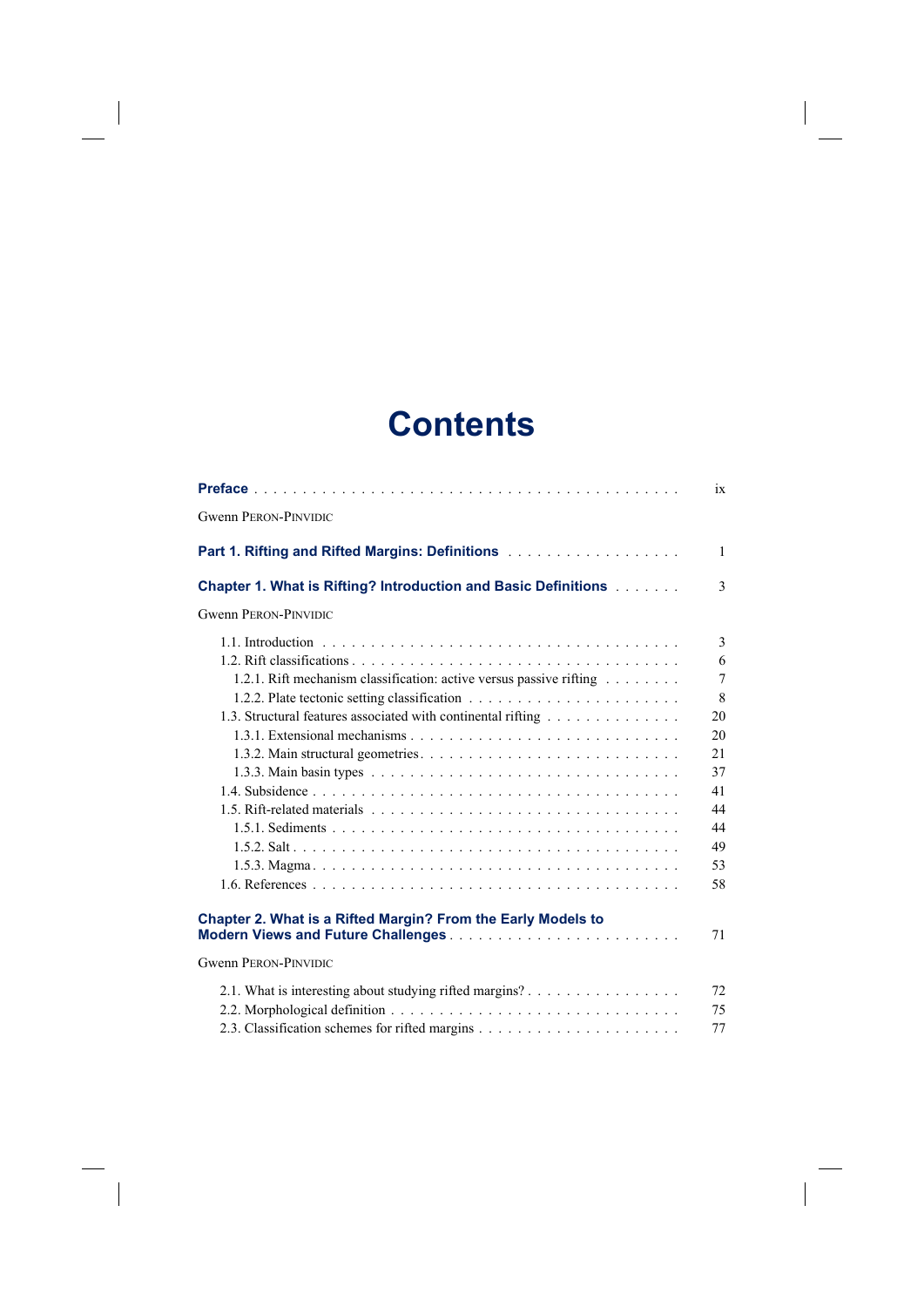$\overline{\phantom{a}}$ 

 $\begin{array}{c} \hline \end{array}$ 

| 2.3.1. Classifications based on the extensional context: the divergent,                                                |     |
|------------------------------------------------------------------------------------------------------------------------|-----|
|                                                                                                                        | 77  |
| 2.3.2. Classifications based on the amount of magma involved:                                                          |     |
|                                                                                                                        | 80  |
| 2.3.3. Classifications based on sediment volume: sediment-rich and                                                     |     |
|                                                                                                                        | 85  |
| 2.4. Historical review of how our understanding of rifted margins evolved.                                             | 91  |
|                                                                                                                        | 91  |
|                                                                                                                        | 95  |
|                                                                                                                        | 118 |
|                                                                                                                        | 119 |
|                                                                                                                        | 138 |
|                                                                                                                        | 139 |
|                                                                                                                        | 142 |
|                                                                                                                        | 144 |
|                                                                                                                        | 149 |
|                                                                                                                        | 150 |
|                                                                                                                        | 153 |
| 2.6.5. Question 5: Why are rifted margins segmented?                                                                   | 157 |
|                                                                                                                        | 159 |
|                                                                                                                        |     |
| Part 2. How Do We Study Rifted Margins? <b>Part 2. How Do We Study Rifted Margins?</b> All Allers Allers Allers Allers | 177 |
|                                                                                                                        | 179 |
| Chapter 3. How Can We Identify and Study Remnants of Rifted Margins                                                    | 181 |
| Geoffroy MOHN, Julie TUGEND, Benoît PETRI, Anders MCCARTHY and                                                         |     |
| Dominique FRIZON DE LAMOTTE                                                                                            |     |
|                                                                                                                        |     |
|                                                                                                                        | 182 |
|                                                                                                                        | 186 |
|                                                                                                                        | 186 |
|                                                                                                                        | 187 |
|                                                                                                                        | 188 |
| 3.3. Identifying fossil-rifted margins in orogenic systems: principles and criteria.                                   | 189 |
|                                                                                                                        | 190 |
| 3.3.2. Sedimentary/stratigraphic record and depositional environments                                                  | 191 |
|                                                                                                                        | 194 |
| 3.3.4. Rift-related deformation style: classical rift geometries versus                                                |     |
|                                                                                                                        | 196 |
|                                                                                                                        | 199 |

 $\overline{\phantom{a}}$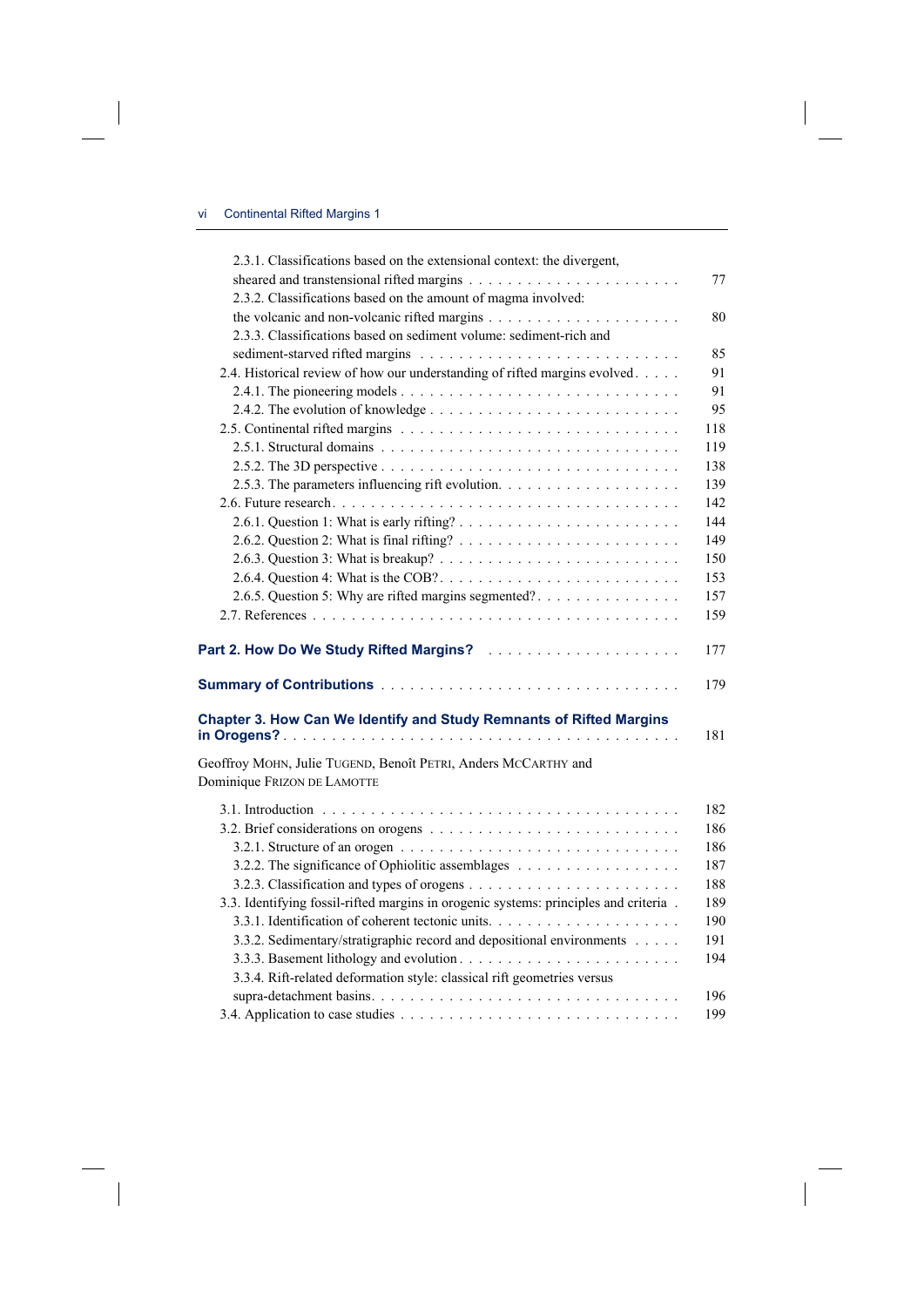$\begin{array}{c} \hline \end{array}$ 

| 3.4.1. Recognition of a proximal domain: the case study of                   |     |
|------------------------------------------------------------------------------|-----|
|                                                                              | 199 |
| 3.4.2. Recognition of necking zones: the case studies of                     |     |
| the Campo-Grosina Units (Alps) and Southern part of Mauléon Basin (Pyrenees) | 200 |
| 3.4.3. Recognition of hyper-extended domains: the case studies of the        |     |
|                                                                              | 204 |
|                                                                              | 207 |
|                                                                              | 208 |
|                                                                              | 208 |
| Chapter 4. What Can We Learn from Marine Geophysics to                       |     |
|                                                                              | 223 |
| Julia AUTIN and Louise WATREMEZ                                              |     |
|                                                                              | 223 |
|                                                                              | 224 |
|                                                                              | 239 |
| 4.2. Understanding continental rifted margins using geophysics               | 245 |
|                                                                              | 245 |
|                                                                              | 254 |
|                                                                              | 258 |
|                                                                              | 258 |
|                                                                              | 258 |
| Chapter 5. Numerical Modeling of Rifting: An Overview                        | 265 |
| Marta PÉREZ-GUSSINYÉ and Zhonglan LIU                                        |     |
|                                                                              | 265 |
| 5.2. A brief historical introduction to numerical modeling of rifting.       | 267 |
| 5.3. Dynamic modeling: description and formulation                           | 273 |
|                                                                              | 273 |
|                                                                              | 274 |
|                                                                              | 276 |
|                                                                              | 278 |
|                                                                              | 278 |
|                                                                              | 281 |
|                                                                              | 282 |
|                                                                              | 282 |
|                                                                              | 287 |
|                                                                              | 289 |
|                                                                              | 292 |
|                                                                              | 295 |
|                                                                              |     |

 $\overline{\phantom{a}}$ 

 $\begin{array}{c} \begin{array}{c} \hline \end{array} \end{array}$